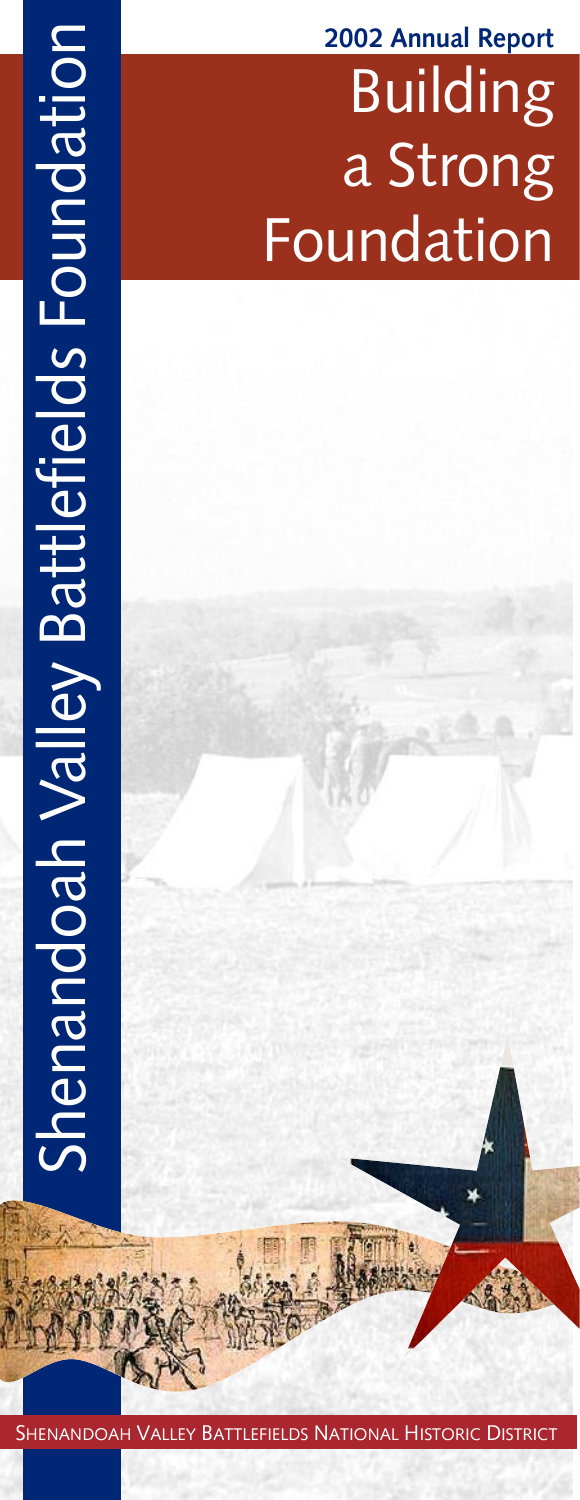The year 2002 was a period of both growth and stabilization for the Shenandoah Valley Battlefields Foundation—its first full year of operation. However it was also marked by a great loss. On August 3, 2002, the Battlefields Foundation and indeed the Valley itself lost a great friend and one of its strongest advocates when Carrington Williams passed away. He was someone who made an indelible impression on the people he met—he charmed us with his humor and warmth and impressed us with his intellect, strength and creativity.

In 1996, Congress articulated a vision for the Valley's Civil War battlefields that called for preservation and interpretation based on an inclusive, bottom-up approach. Carrington not only embraced this vision, it became his mantra. And it was his leadership and commitment that steered it from legislative language through the Battlefields Commission and the Management Plan to the beginning

> phases of implementation by the Foundation.

# Letter from the Board Chair

*2*

In short, Carrington was a role model for us to follow. To commemorate Carrington's achievements and dedication, in November 2002 the Board of Trustees of the Foundation established the Carrington Williams Preservation Award.

One of the most significant accomplishments of 2002 was the introduction in Congress—and ultimate passage— of legislation to establish the new national

park at Cedar Creek and Belle Grove. Once again the leadership and hard work of our

congressional delegation— Sens. John Warner and George Allen and Reps. Frank Wolf and Bob Goodlatte—have paid off for the Shenandoah Valley and the National Historic District.

As we look back on the last year, we are amazed at how much we have accomplished: we have helped to protect hundreds of acres of battlefields; secured funding to preserve

additional land in 2003; made grants to and strengthened ties with our partners; and added staff to accelerate the Foundation's efforts. The Foundation has been strengthened for the work that is still to come.

The Foundation is especially proud of our board, the staff and the numerous partners and volunteers without whom these accomplishments would not be possible. We are extremely appreciative of their hard work and commitment and will continue to rely on their support in the coming year.

> Patricia L. Zontine *Chair, Board of Trustees*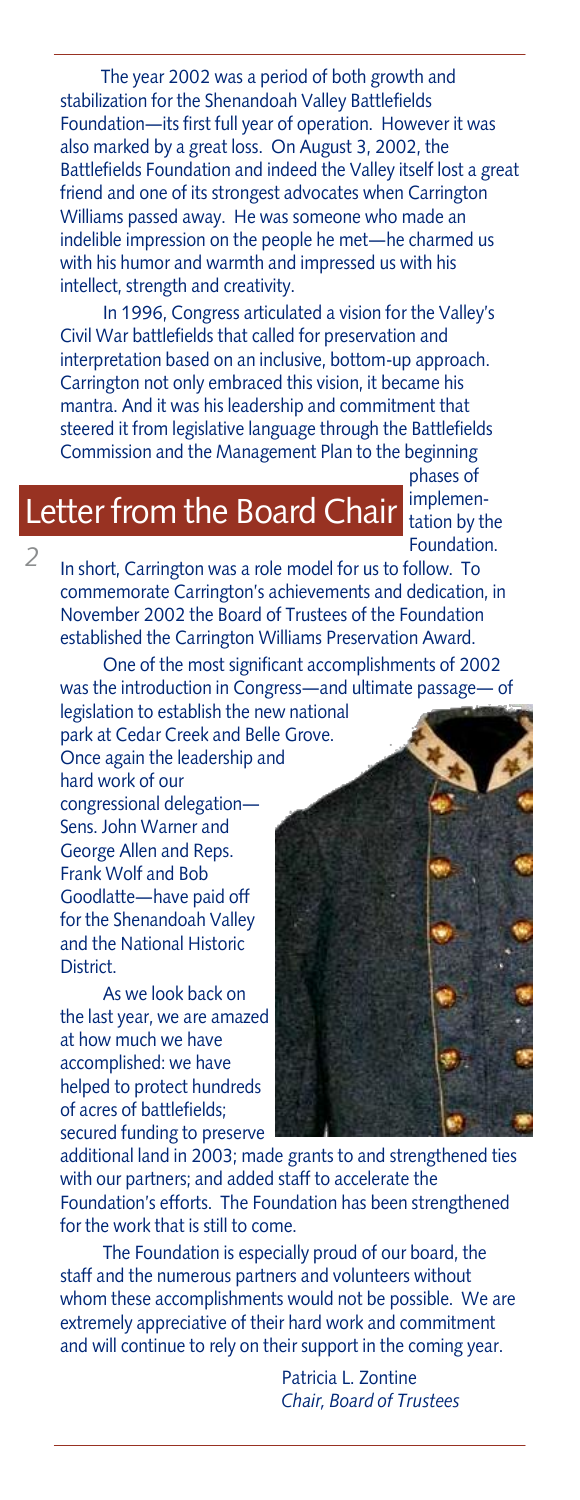The Civil War Preservation Trust estimates that one acre of battlefield land is lost every ten minutes of every day. In response to this startling statistic and its preservation mandate from Congress, the Foundation has made battlefield preservation its top priority.

In FY2002, the Foundation protected four properties totaling 81 acres, all through outright purchase. These



properties (at Third Winchester, Fisher's Hill, Cross Keys, and McDowell) were selected because they harbor important values for interpretation. The purchases also solidified previous

protection efforts by acquiring strategic parcels next to land owned by partners. The Foundation is now working with the owners of an additional 19 properties at each of the ten legislated battlefields.

These discussions could result in the

### Resource Protection

*3*

protection of more than 2,000 acres in years to come.

In addition, the Foundation obtained a federal Farmland Protection Program grant which it will use to purchase a conservation easement on land owned by the Kernstown Battlefield Association. This partnership with Frederick County and the USDA Natural Resource Conservation Service brings final, permanent protection to the 315-acre Grim Farm.



Rockingham County and the Battlefields Foundation sponsored an effort by Cross Keys and Port Republic landowners to develop a detailed preservation plan for the two battlefields. The Board of Trustees approved the plan in December 2002 and the Rockingham County Board of Supervisors will review it in the spring of 2003. Shenandoah County also secured a grant to begin developing a preservation plan for the Fisher's Hill and Tom's Brook battlefields in partnership with the Foundation. Both plans are funded by the American Battlefield Protection Program of the National Park Service.

And in an effort to narrow the preservation focus on property suitable for land conservation through easements and purchase, the Foundation also conducted a study of land use in Frederick County. The study determined that less than one percent of the total county land area and only 17 percent of the core battlefield area in the Winchester cluster remains suitable for land conservation. This is a crucial planning tool for the community as it contemplates future growth.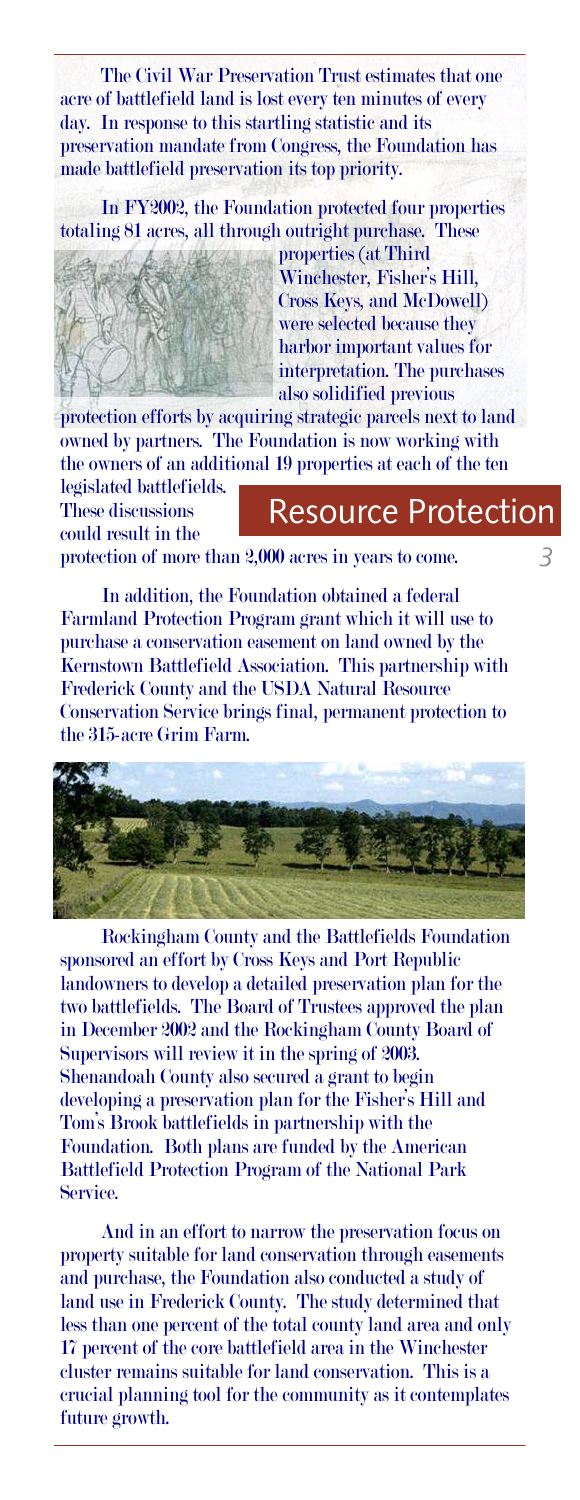

 Concomitant with preservation is the critical need to tell the compelling stories of the American Civil War to current and future generations in a way that inspires, engages, and enables them to see the relevance of history to contemporary living.

 In FY2002, the Foundation's Interpretation and Education Committee developed Interpretive

Cedar Creek Reenactment

*4*

Guidelines for the National Historic District. These guidelines will serve as a blueprint for the comprehensive

### Interpretation & Education

interpretive plan called for in the Management Plan.

Through its Implementation Grants program, the Foundation has assisted its partners to enhance Civil War interpretation throughout the Shenandoah Valley. Projects include:

- Development of interpretive signage and guidebooks for the Battle of Front Royal;
- Interpretive signage at Fort Collier—the culmination point of the Battle of Third Winchester—to identify the site to the general public;

Clearing and installation of a walking trail along the XIX Corps earth-works at

Cedar Creek.

A vital interpretive partner for the Foundation is the Virginia Civil War Trails program. The two organizations are working together to expand and



Summer day camp at New Market Battlefield State Historical Park

enhance the Civil War Trails program in the Shenandoah Valley as a first phase of District-wide Civil War interpretation. The Foundation has funded the development and installation of 40 Civil War Trails signs in six counties.

Living history demonstrations and reenactments are valuable ways for visitors to explore the stories that make up the Civil War experience in the Shenandoah Valley. The Foundation has co-sponsored annual reenactments at Cedar Creek and in the next year expects to also provide financial assistance for the reenactments at New Market and McDowell.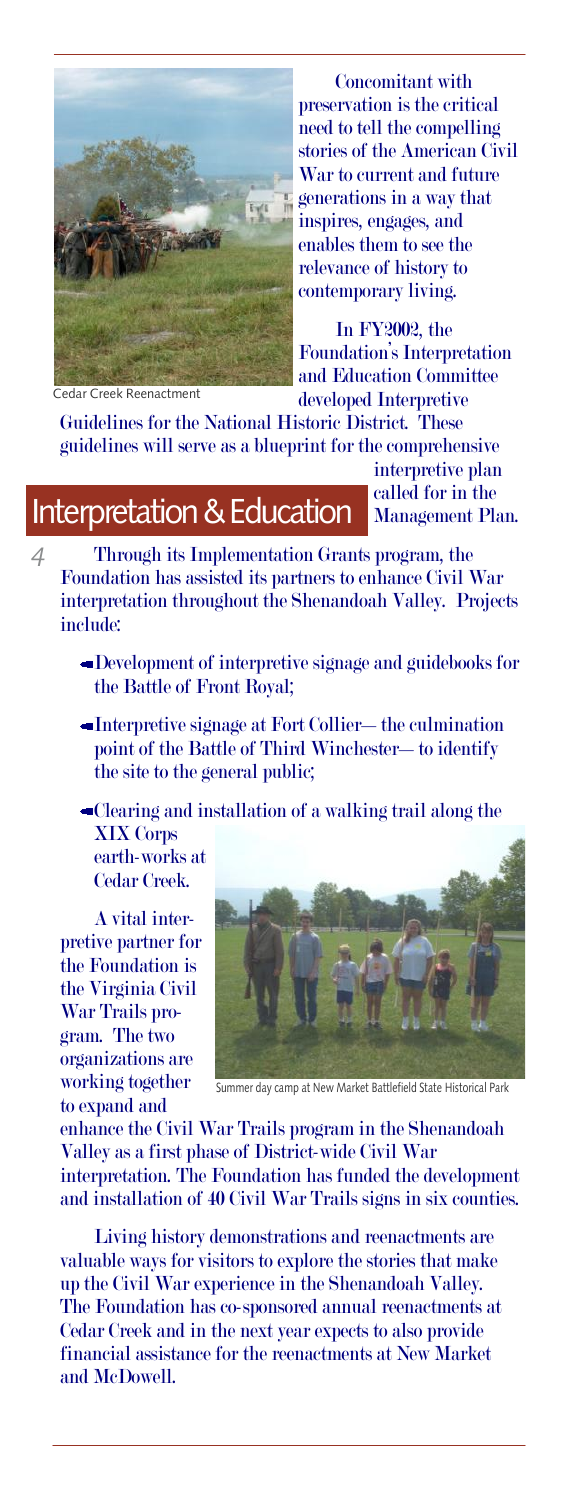**Through** tourism development, Congress anticipated that the National Historic District would provide fuel for the Shenandoah Valley's economic engine. The Management Plan calls for a high-



District website (www.shenandoahatwar.org)

quality branding and marketing effort for the District to help promote the Shenandoah Valley as a world-class visitor destination.

Over the course of the last year, the Foundation with its partners has developed a graphic identity package for the National Historic District including a logo, signature

color schemes and graphic imagery. As part of the

## Visitor Services and Tourism

identity package, a tag line has been introduced— "Shenandoah at War"—that is beginning to appear at an increasing number of physical and virtual locations. The graphic identity package will enable the Foundation to develop a family of marketing materials such as signage, a website, brochures and other related products.

Indeed, soon after unveiling the logo, the website was launched along with a rack card. Both products begin to introduce the public to the District, its mission and its offerings. A full-size brochure is scheduled for release in 2003 to be followed by cluster and site-specific brochures.



Of the five clusters (see foldout), only McDowell does not currently have a visitororiented facility. To remedy this, the Foundation assisted its partners in Highland County to secure funds to purchase an 1850's house on the McDowell battlefield that will become the Civil War orientation/visitor center and county museum

for that cluster. The Foundation has also provided financial and technical assistance for the renovation effort, from funding a feasibility study to developing a fundraising brochure and other materials for the development campaign.

In September, the Foundation partnered with the Virginia Tourism Corporation, Virginia Civil War Trails, the New Market Battlefield State Historical Park, and Shenandoah County to sponsor the re-broadcast of Ken Burns' series *The Civil War* on PBS affiliates throughout the mid-Atlantic and the Shenandoah Valley. The sponsorship promoted the National Historic District and the unique story of the Civil War in the Shenandoah Valley.

*5*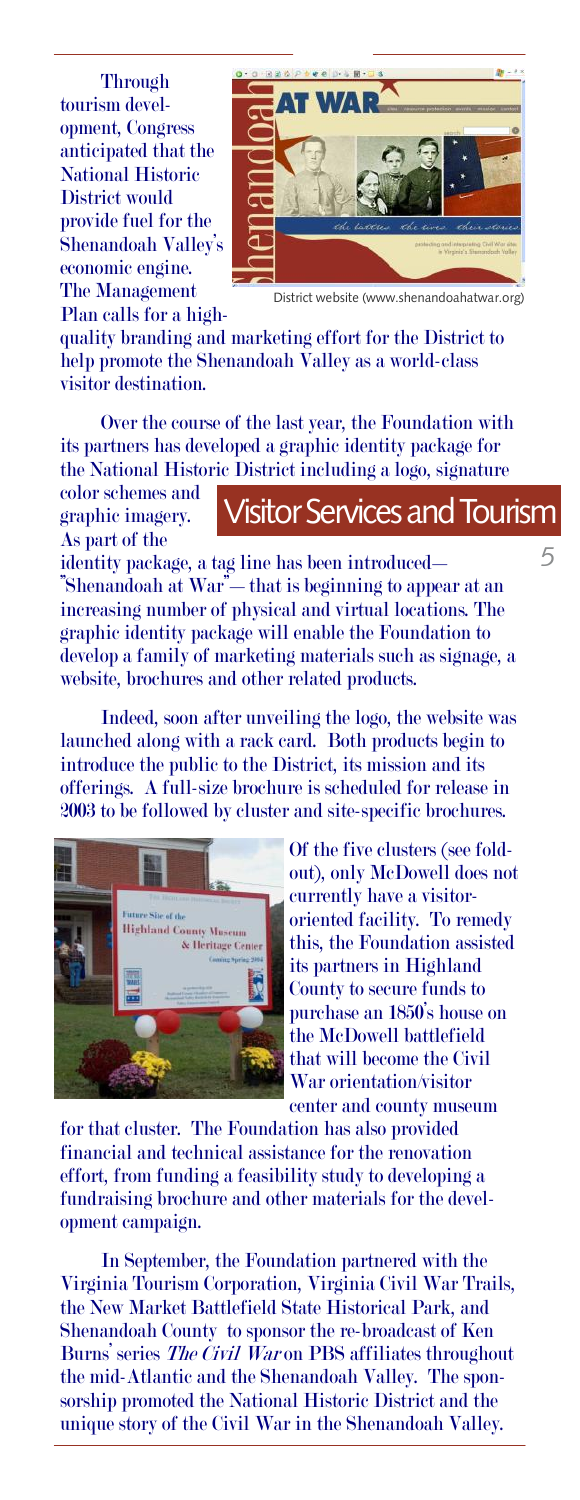In fulfilling its mission as the "lead managing partner" for the National Historic District, the Battlefields Foundation works with and supports local, regional and national partners to accomplish its mission of protecting, interpreting and promoting Civil War battlefields and related sites in the Shenandoah Valley.

A key tool used to encourage this partnership model is the Foundation's Implementation Grants program. Through this program, the Foundation has made more than \$333,000 in grants leveraging over \$1.6 million in matching funds to protect, interpret and promote Civil War sites in the Shenandoah Valley.

In addition, the Foundation, in partnership with the Civil War Preservation Trust, worked to secure a \$500,000 two-year commitment of funds by Frederick County for battlefield preservation to leverage federal, state and local matching funds. These funds have been used to preserve land at Kernstown, Cedar Creek, Belle Grove and Fort Collier/Third Winchester.

### Management & Partnerships

The Foundation has cultivated collaborative

efforts among its partners as well. Partners within the clusters and throughout the District have been encouraged to work together to compliment one another in their interpretive and promotional efforts. Disparate organizations have identified common goals and are working to develop the means to accomplish them.

Nowhere has this partnership effort been more visible than with the creation of the new Cedar Creek and Belle Grove National Historical Park—a key recommendation of the Management Plan for the National Historic District. The Foundation worked with the Cedar Creek Battlefield Foundation, Belle Grove Plantation, the National Trust for Historic Preservation, the National Park Service and the Virginia

congressional delegation to develop legislation for the creation of the park.

*6*

The legislation, sponsored in Congress by Sens. John Warner and George Allen and Reps.



Foundation Annual Meeting

Frank Wolf and Bob Goodlatte, was introduced in June 2002. Foundation Chair Patricia Zontine testified in favor of the legislation in September and Congress passed it in November. The park was created on December 19 when President George W. Bush signed the bill into law. In the coming years, the Foundation will serve on the advisory commission which will create the general management plan for the new park.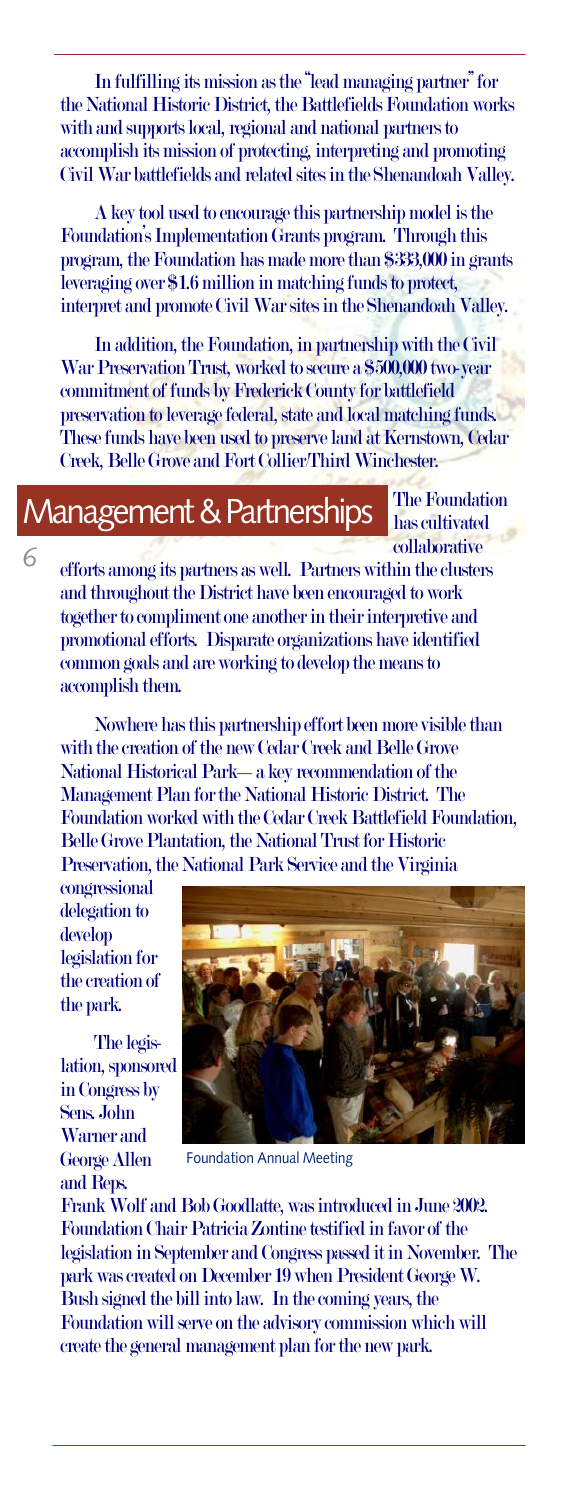The Shenandoah Valley Battlefields Foundation is a nonstock corporation charted by the Commonwealth of Virginia. It is the designated "management entity" for the Shenandoah Valley Battlefields National Historic District as identified in the District's Management Plan, approved by the Secretary of the Interior in 2000, and called for in the 1996 federal enabling legislation (P.L. 104-333, Sec. 606). As such, the Foundation is authorized to receive congressional appropriations of federal funds and to dispense those funds to fulfill the purposes of the 1996 legislation. It also has the authority granted to the approved management entity in the enabling legislation.

The Foundation is governed by a Board of Trustees currently comprised of 23 members. A professional staff supports the board. In addition, the Foundation's activities are extended through a series of program committees comprised of trustees and non-board volunteers working with Foundation staff and contracted professionals.

# Administration

*7*

### 2003 Board of Trustees

Joseph E. Callahan Donovan E. Hower\* Vincent F. Callahan, Jr. Kathleen S. Kilpatrick\* Faye C. Cooper Richard B. Kleese John D. Crim\* Allen L. Louderback James A. Davis John W. Mountcastle Beverley H. Fleming David W. Powers Kay D. Frye Alexander L. Rives Nancy H. Hess James L. White Richard R.G. Hobson\* *\*New Members*

Patricia L. Zontine, *Chair* Dan C. Stickley, Jr., *Vice Chair* Kris C. Tierney, *Treasurer* D. Eveland Newman, *Secretary*

Doreen S. Williams\*

#### **Staff**

Howard J. Kittell, *Executive Director* Sherman L. Fleek, *Interpretation & Education* John D. Hutchinson V, AICP, *Resource Protection* Elizabeth Paradis Stern, *Public & Government Relations* Nancy R. Long, *Office Manager*

#### Volunteers

Julie B. Armel Greg Bair Gerald Beam W. C. Bedall, Jr. Chris Bowlen Gene Bowlen Thomas Bowman James Castleman Anita Cummins Martha Curt Walter Curt W. Ross Dickerson Debbie Diehl Linden Diehl Jack Doulton David A. Edwards Lee Foltz Sarah Foltz

Bibb Frazier Dolly Frazier James J. Geary Aaron Good Randy Harper, Jr. John L. Heatwole Irvin E. Hess Kurt Johnson Ellen Kaylor Janet O. Kilby Diane Klein David Knicely Anita Landes Rachael Lilly Violet Magalis Scot W. Marsh Troy D. Marshall Vern Michael

Robert H. Moore II Gerald Myers Wayne Pence Donald Pierce Carolyn Pohowsky Carol Poulson Steven Saunders Fred Sensabaugh Patty Sensabaugh Hal Sharpe W. Cullen Sherwood William Snuffin Nancy Sorrells Julie Stickley Thomas Strickler Sergei Troubetzkoy Beatrice Woody John Woody